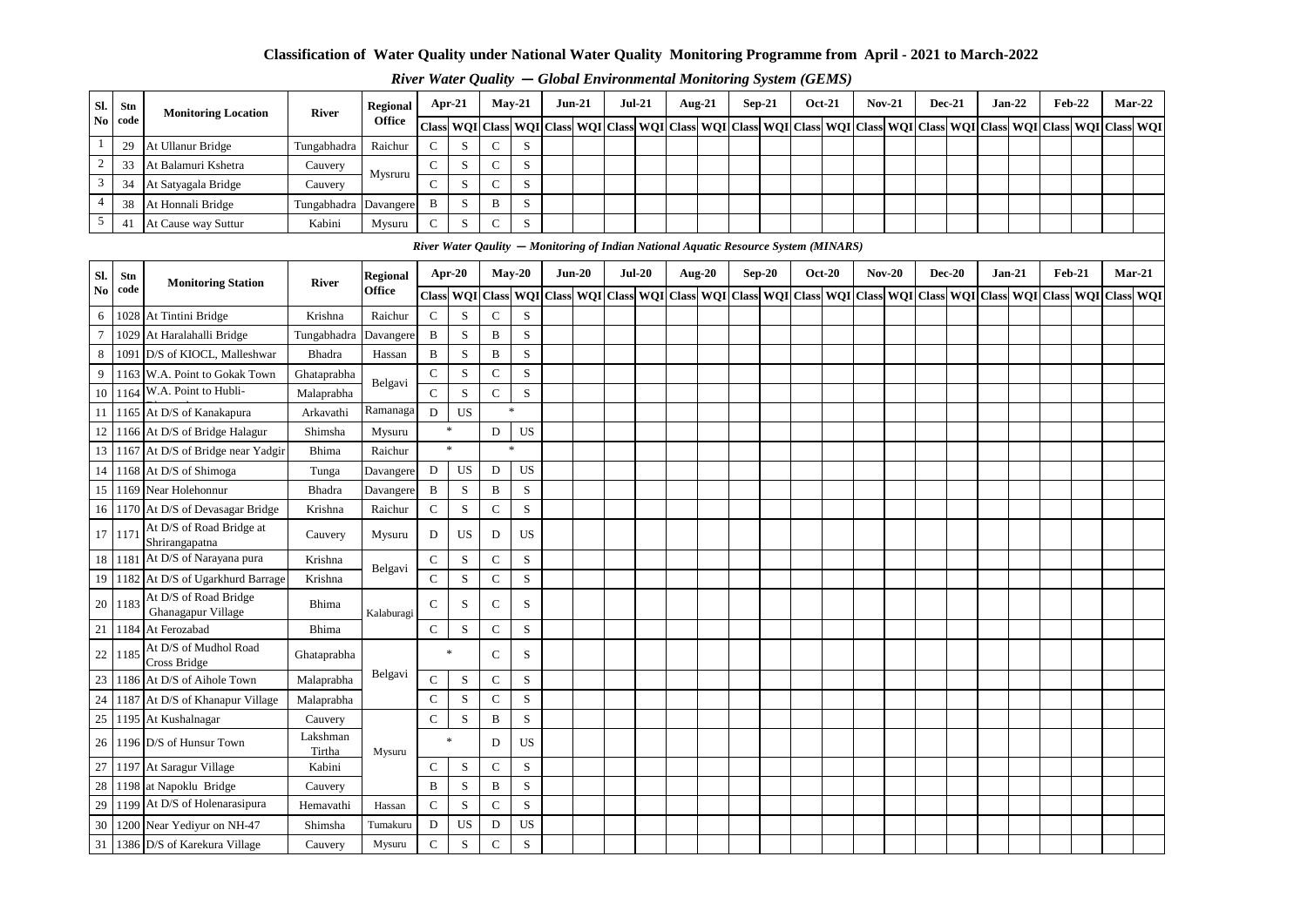| Sl. | Stn       | <b>Monitoring Location</b>                                                 | <b>River</b>           | <b>Regional</b> |              | Apr-21      |             | $May-21$    | $Jun-21$                  | $Jul-21$ | Aug-21                                            | $Sep-21$ | <b>Oct-21</b> | <b>Nov-21</b> |  | $Dec-21$ | $Jan-22$                          | <b>Feb-22</b> |            | $Mar-22$  |
|-----|-----------|----------------------------------------------------------------------------|------------------------|-----------------|--------------|-------------|-------------|-------------|---------------------------|----------|---------------------------------------------------|----------|---------------|---------------|--|----------|-----------------------------------|---------------|------------|-----------|
| No  | code      |                                                                            |                        | <b>Office</b>   | Class        | <b>WQI</b>  |             |             | Class WQI Class WQI Class |          | WQI Class WQI Class WQI Class WQI Class WQI Class |          |               |               |  |          | <b>WQI</b> Class <b>WQI</b> Class |               | <b>WQI</b> | Class WQI |
| 32  |           | 1387 D/S of Bhadravathi City                                               | Bhadra                 | Davangere       | D            | <b>US</b>   | $\mathbf D$ | <b>US</b>   |                           |          |                                                   |          |               |               |  |          |                                   |               |            |           |
| 33  | 1444      | At D/S of West Coast Paper<br>Mills                                        | Kali                   | Dharwad         | $\mathbf C$  | S           | $\mathbf C$ | $\mathbf S$ |                           |          |                                                   |          |               |               |  |          |                                   |               |            |           |
| 34  | 1445      | Kabini, W.A. Point at<br>KIADB, Nanjangud                                  | Kabini                 | Mysuru          | $\mathbf C$  | S           | $\mathbf C$ | S           |                           |          |                                                   |          |               |               |  |          |                                   |               |            |           |
| 35  |           | 1446 Hebbala Valley near Mandya                                            | Hebbala                |                 | D            | US          | D           | US          |                           |          |                                                   |          |               |               |  |          |                                   |               |            |           |
|     |           | Bhima River Confluence of<br>36 1888 Jewagri Town Sewage<br>Disposal Point | Bhima                  | Kalaburagi      | $\mathbf C$  | S           | $\mathbf C$ | $\rm S$     |                           |          |                                                   |          |               |               |  |          |                                   |               |            |           |
| 37  | 1889      | Ankali Bridge Along<br>Chikkodi Kagwad Road                                | Krishna                | Belgavi         | ${\bf C}$    | S           | $\mathbf C$ | S           |                           |          |                                                   |          |               |               |  |          |                                   |               |            |           |
|     | 38 1891   | Karanja river near byalahalli<br>village                                   | Karanja river          | Bidar           |              | $\ast$      |             | $\ast$      |                           |          |                                                   |          |               |               |  |          |                                   |               |            |           |
|     |           | Netravathi U/S of Dharma<br>39 1892 Stala at Water Supply<br>Intake point  | Netravathi             | Mangaluru       | C            | S           | B           | S           |                           |          |                                                   |          |               |               |  |          |                                   |               |            |           |
|     | 40 1893   | Yagachi River Near Pumping<br><b>Stations Hassan City</b>                  | Yagachi                | Hassan          | $\mathbf C$  | S           | C           | S           |                           |          |                                                   |          |               |               |  |          |                                   |               |            |           |
| 41  |           | U/S Uppinagady Town<br>1894 Before Confluence with<br>river Nethravathi    | Kumara Dhara Mangaluru |                 | B            | S           | B           | S           |                           |          |                                                   |          |               |               |  |          |                                   |               |            |           |
|     | 42   1895 | Kagina D/S of Sewage<br>disposal point                                     | Kagina                 | Kalaburagi      | $\mathbf C$  | S           | $\mathbf E$ | US          |                           |          |                                                   |          |               |               |  |          |                                   |               |            |           |
| 43  | 1896      | Confluence point of Tunga<br>and Bhadra at Kudli                           | Tunga-Bhadra           | Davangere       | B            | S           | B           | $\mathbf S$ |                           |          |                                                   |          |               |               |  |          |                                   |               |            |           |
| 44  |           | 2763 Asangi Village                                                        | Asangi nalla           |                 | $\mathbf C$  | S           | $\mathbf C$ | $\mathbf S$ |                           |          |                                                   |          |               |               |  |          |                                   |               |            |           |
| 45  |           | 2764 At Badami Bridge                                                      | Malaprabha             | Belgavi         | $\mathbf C$  | S           | $\mathbf C$ | $\mathbf S$ |                           |          |                                                   |          |               |               |  |          |                                   |               |            |           |
| 46  |           | 2765 U/S of MPM                                                            | Bhadra                 |                 | B            | S           | B           | $\mathbf S$ |                           |          |                                                   |          |               |               |  |          |                                   |               |            |           |
| 47  |           | 2766 At New Bridge                                                         | Tungabhadra            |                 | B            | S           | B           | $\rm S$     |                           |          |                                                   |          |               |               |  |          |                                   |               |            |           |
| 48  |           | 2767 U/S of HPF Old Bridge                                                 | Tungabhadra            |                 | $\, {\bf B}$ | S           | B           | $\mathbf S$ |                           |          |                                                   |          |               |               |  |          |                                   |               |            |           |
| 49  |           | $2768$ D/S of HPF                                                          | Tungabhadra            | Davangere       | D            | <b>US</b>   | $\mathbf D$ | <b>US</b>   |                           |          |                                                   |          |               |               |  |          |                                   |               |            |           |
| 50  |           | 2769 At Jack Well Point                                                    | Tungabhadra            |                 | B            | S           | $\mathbf D$ | <b>US</b>   |                           |          |                                                   |          |               |               |  |          |                                   |               |            |           |
| 51  | 2770      | At Harihar Water Supply<br>Intake                                          | Tungabhadra            |                 | D            | <b>US</b>   | D           | <b>US</b>   |                           |          |                                                   |          |               |               |  |          |                                   |               |            |           |
|     | 52 2771   | U/S of KIOCL                                                               | Bhadra                 | Hassan          | $\, {\bf B}$ | S           | B           | $\mathbf S$ |                           |          |                                                   |          |               |               |  |          |                                   |               |            |           |
|     |           | 53 2772 D/S of Kattemalayadi                                               | Lakshman<br>Tirtha     | Mysuru          |              | $\ast$      | D           | US          |                           |          |                                                   |          |               |               |  |          |                                   |               |            |           |
|     |           | 54 2773 At Bannur Bridge                                                   | Cauvery                |                 | $\mathbf C$  | ${\bf S}$   | ${\bf C}$   | $\mathbf S$ |                           |          |                                                   |          |               |               |  |          |                                   |               |            |           |
|     |           | 55 2774 At Ranganathittu                                                   | Cauvery                |                 | $\mathbf C$  | ${\bf S}$   | ${\bf C}$   | $\mathbf S$ |                           |          |                                                   |          |               |               |  |          |                                   |               |            |           |
|     | 56 2775   | At Bathing Ghat,<br>Nanjanagud                                             | Kabini                 | Mysuru          | $\mathbf D$  | US          | ${\bf C}$   | $\mathbf S$ |                           |          |                                                   |          |               |               |  |          |                                   |               |            |           |
| 57  |           | 2776 D/S of Gangawathi                                                     | Tungabhadra            | Raichur         | $\mathbf C$  | S           | ${\bf C}$   | $\mathbf S$ |                           |          |                                                   |          |               |               |  |          |                                   |               |            |           |
|     | 58 2777   | At Shahabad Bridge                                                         |                        |                 | ${\bf C}$    | ${\bf S}$   | ${\bf C}$   | $\mathbf S$ |                           |          |                                                   |          |               |               |  |          |                                   |               |            |           |
|     | 59 4499   | Benniothora dam<br>Kurkota village,                                        | Kagina                 | Kalaburagi      | ${\bf C}$    | $\mathbf S$ | ${\bf C}$   | ${\bf S}$   |                           |          |                                                   |          |               |               |  |          |                                   |               |            |           |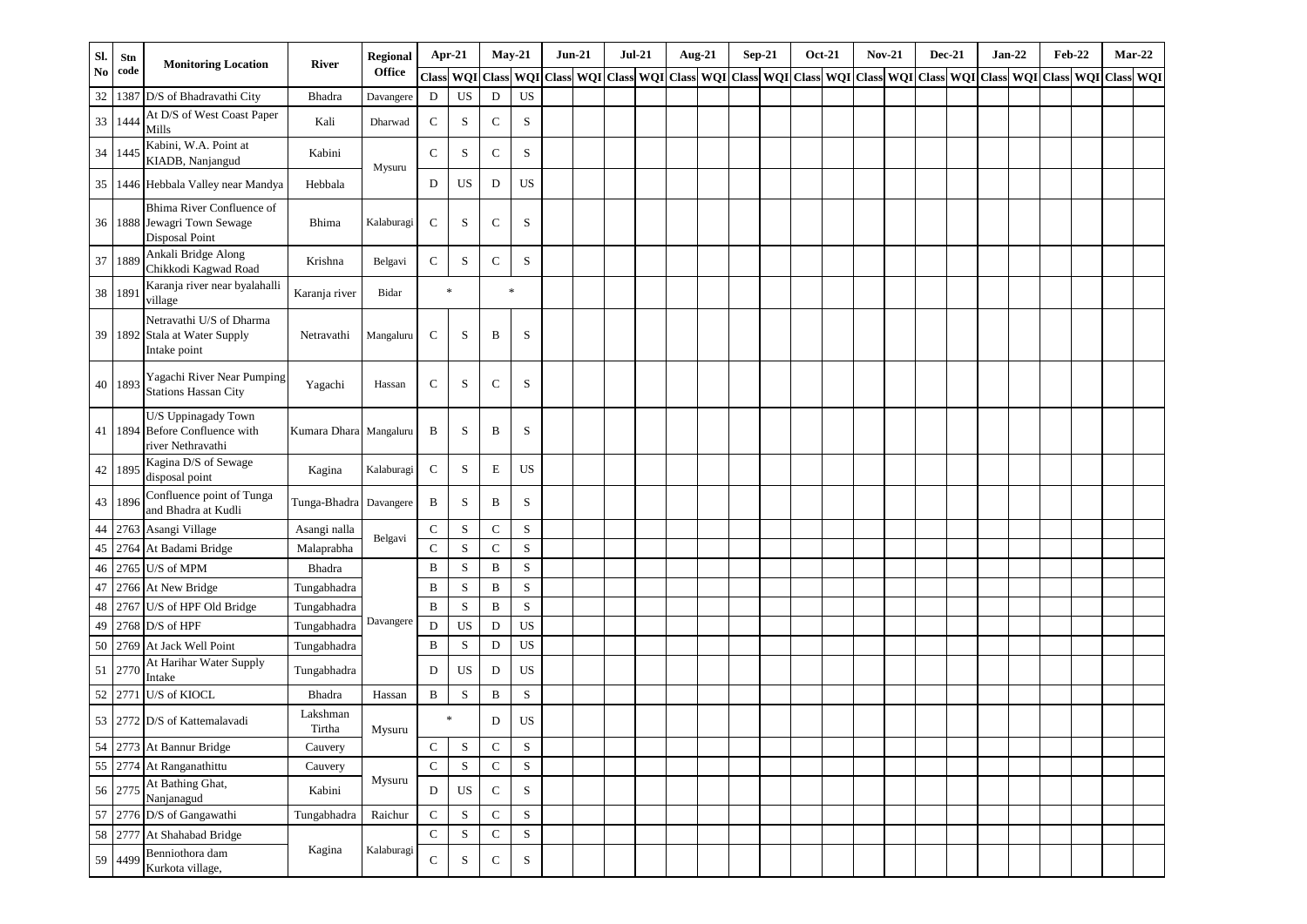| SI. | Stn     | <b>Monitoring Location</b>                                                                                         | <b>River</b>        | <b>Regional</b> | $Apr-21$                   |           |                            | $May-21$                                                                                  | $Jun-21$ |  | <b>Jul-21</b> | Aug-21 | $Sep-21$ |  | <b>Oct-21</b> | <b>Nov-21</b> | $Dec-21$ | $Jan-22$                          | <b>Feb-22</b> |               | $Mar-22$ |
|-----|---------|--------------------------------------------------------------------------------------------------------------------|---------------------|-----------------|----------------------------|-----------|----------------------------|-------------------------------------------------------------------------------------------|----------|--|---------------|--------|----------|--|---------------|---------------|----------|-----------------------------------|---------------|---------------|----------|
| No  | code    |                                                                                                                    |                     | <b>Office</b>   | <b>Class</b>               |           |                            | WQI Class WQI Class WQI Class WQI Class WQI Class WQI Class WQI Class WQI Class WQI Class |          |  |               |        |          |  |               |               |          | <b>WQI</b> Class <b>WQI</b> Class |               | WQI Class WQI |          |
| 60  |         | Kagina river at D/S of<br>4500 bridge cum barrage,<br>Sadem Tq.                                                    | Kagina              | Kalaburagi      | C                          | S         | C                          | S                                                                                         |          |  |               |        |          |  |               |               |          |                                   |               |               |          |
| 61  |         | 2780 U/S of WCPM, Dandeli                                                                                          | Kali                | Dharwad         | ${\bf C}$                  | ${\bf S}$ | ${\bf C}$                  | $\mathbf S$                                                                               |          |  |               |        |          |  |               |               |          |                                   |               |               |          |
| 62  |         | 2781 D/S of Alamatti Dam                                                                                           | Krishna             | Belgavi         | $\mathbf C$                | S         | $\mathbf C$                | $\mathbf S$                                                                               |          |  |               |        |          |  |               |               |          |                                   |               |               |          |
| 63  | 3558    | Dodesugur bridge gaugung<br>Station                                                                                | Tungabhadra         | Raichur         | $\ast$                     |           |                            | $\ast$                                                                                    |          |  |               |        |          |  |               |               |          |                                   |               |               |          |
|     | 64 3562 | Thumbe water supply<br>station to Mangalore city                                                                   | Nethravathi         | Mangaluru       | B                          | S         | B                          | S                                                                                         |          |  |               |        |          |  |               |               |          |                                   |               |               |          |
|     |         | 65 3563 U/s of Uppinangady town                                                                                    | Nethravathi         |                 | $\mathbf C$                | S         | $\mathbf C$                | $\rm S$                                                                                   |          |  |               |        |          |  |               |               |          |                                   |               |               |          |
|     |         | 66 3566 KRS Dam Mandya                                                                                             | Cauvery             |                 | ${\bf C}$                  | S         | $\mathbf C$                | $\mathbf S$                                                                               |          |  |               |        |          |  |               |               |          |                                   |               |               |          |
| 67  | 3567    | D/s Shimsha near Madduar                                                                                           | Shimsha             |                 | $\ast$                     |           | $\mathbf D$                | <b>US</b>                                                                                 |          |  |               |        |          |  |               |               |          |                                   |               |               |          |
| 68  | 3568    | Water supply intakepoint to<br>Srirangapatna town                                                                  | Cauvery             |                 | $\mathbf C$                | S         | $\mathbf C$                | $\mathbf S$                                                                               |          |  |               |        |          |  |               |               |          |                                   |               |               |          |
| 69  | 3569    | Water supply intake point to<br>Mandya town                                                                        | Cauvery             |                 | ${\bf C}$                  | S         | $\mathbf C$                | $\mathbf S$                                                                               |          |  |               |        |          |  |               |               |          |                                   |               |               |          |
| 70  |         | 3570 D/s of KR Nagar bridge<br>3571 U/s of KR Nagar                                                                | Cauvery             |                 | $\mathbf C$<br>$\mathbf C$ | S<br>S    | $\mathbf C$<br>$\mathbf C$ | $\mathbf S$                                                                               |          |  |               |        |          |  |               |               |          |                                   |               |               |          |
| 71  |         | Water supply intake point to                                                                                       | Cauvery<br>Lakshman |                 | $\ast$                     |           |                            | $\mathbf S$                                                                               |          |  |               |        |          |  |               |               |          |                                   |               |               |          |
|     | 72 3572 | Hunsur town                                                                                                        | Thirtha             |                 |                            |           | D                          | <b>US</b>                                                                                 |          |  |               |        |          |  |               |               |          |                                   |               |               |          |
|     |         | 73 3573 D/s of Kushalanagar town                                                                                   | Cauvery             |                 | B                          | S         | B                          | S                                                                                         |          |  |               |        |          |  |               |               |          |                                   |               |               |          |
|     | 74 3574 | Water supply intake point to<br>Madikeri town (Kootehole)                                                          | Cauvery             |                 | B                          | S         | B                          | S                                                                                         |          |  |               |        |          |  |               |               |          |                                   |               |               |          |
|     |         | U/s Intake point to<br>75 3575 Nanjanagud & Gundlupet<br>at Debur                                                  | Kabini              | Mysuru          | ${\bf C}$                  | S         | $\mathbf C$                | S                                                                                         |          |  |               |        |          |  |               |               |          |                                   |               |               |          |
|     | 76 3576 | Water supply intake point to<br>Mysore pump house                                                                  | Cauvery             |                 | $\mathbf C$                | S         | $\mathbf C$                | S                                                                                         |          |  |               |        |          |  |               |               |          |                                   |               |               |          |
|     | 77 3577 | Water supply intake point to<br>T. Narasipura                                                                      | Kabini              |                 | $\mathbf C$                | S         | $\mathbf C$                | $\mathbf S$                                                                               |          |  |               |        |          |  |               |               |          |                                   |               |               |          |
|     |         | D/s of Cauvery Maddur<br>78 3578 water supply treatment plant<br>at @ Bachalli                                     | Cauvery             |                 | $\mathbf C$                | S         | $\mathbf C$                | $\mathbf S$                                                                               |          |  |               |        |          |  |               |               |          |                                   |               |               |          |
|     | 79 3579 | Water supply intake point at<br>Kollegala, Dasanapura                                                              | Cauvery             |                 | C                          | S         | $\mathbf C$                | S                                                                                         |          |  |               |        |          |  |               |               |          |                                   |               |               |          |
|     | 80 3580 | Water supply intake point<br>to Malavalli                                                                          | Cauvery             |                 | C                          | S         | $\mathbf C$                | S                                                                                         |          |  |               |        |          |  |               |               |          |                                   |               |               |          |
|     |         | Water supply intake point at<br>$\begin{array}{ c c c }\n\hline\n 81 & 3581 & \text{Torekadanahalli}\n\end{array}$ | Cauvery             |                 | C                          | S         | C                          | S                                                                                         |          |  |               |        |          |  |               |               |          |                                   |               |               |          |
| 82  |         | 4087 NR Bridge, Ankola                                                                                             | Gangavali           |                 | ${\bf C}$                  | S         | $\mathbf C$                | ${\bf S}$                                                                                 |          |  |               |        |          |  |               |               |          |                                   |               |               |          |
| 83  |         | 4088 Aghanashini River                                                                                             | Aghanashini         |                 | $\mathbf C$                | S         | $\mathbf C$                | S                                                                                         |          |  |               |        |          |  |               |               |          |                                   |               |               |          |
| 84  |         | 4089 Hadinabal Bridge                                                                                              | Gundabai            |                 | $\mathbf C$                | S         | C                          | $\mathbf S$                                                                               |          |  |               |        |          |  |               |               |          |                                   |               |               |          |
| 85  |         | 4090 NR Bridge, at Honnavara                                                                                       | Sharavathi          | Karwar          | $\mathbf C$                | S         | $\mathbf C$                | $\mathbf S$                                                                               |          |  |               |        |          |  |               |               |          |                                   |               |               |          |
| 86  |         | 4091 NR Kadivinakatte Dam                                                                                          | Venkatpur           |                 | $\mathbf C$                | S         | $\mathbf C$                | $\mathbf S$                                                                               |          |  |               |        |          |  |               |               |          |                                   |               |               |          |
|     | 87 4496 | Aghanashini River<br>Marigadde(Sirsi)                                                                              | Aghanashini         |                 | ${\bf C}$                  | S         | ${\bf C}$                  | $\mathbf S$                                                                               |          |  |               |        |          |  |               |               |          |                                   |               |               |          |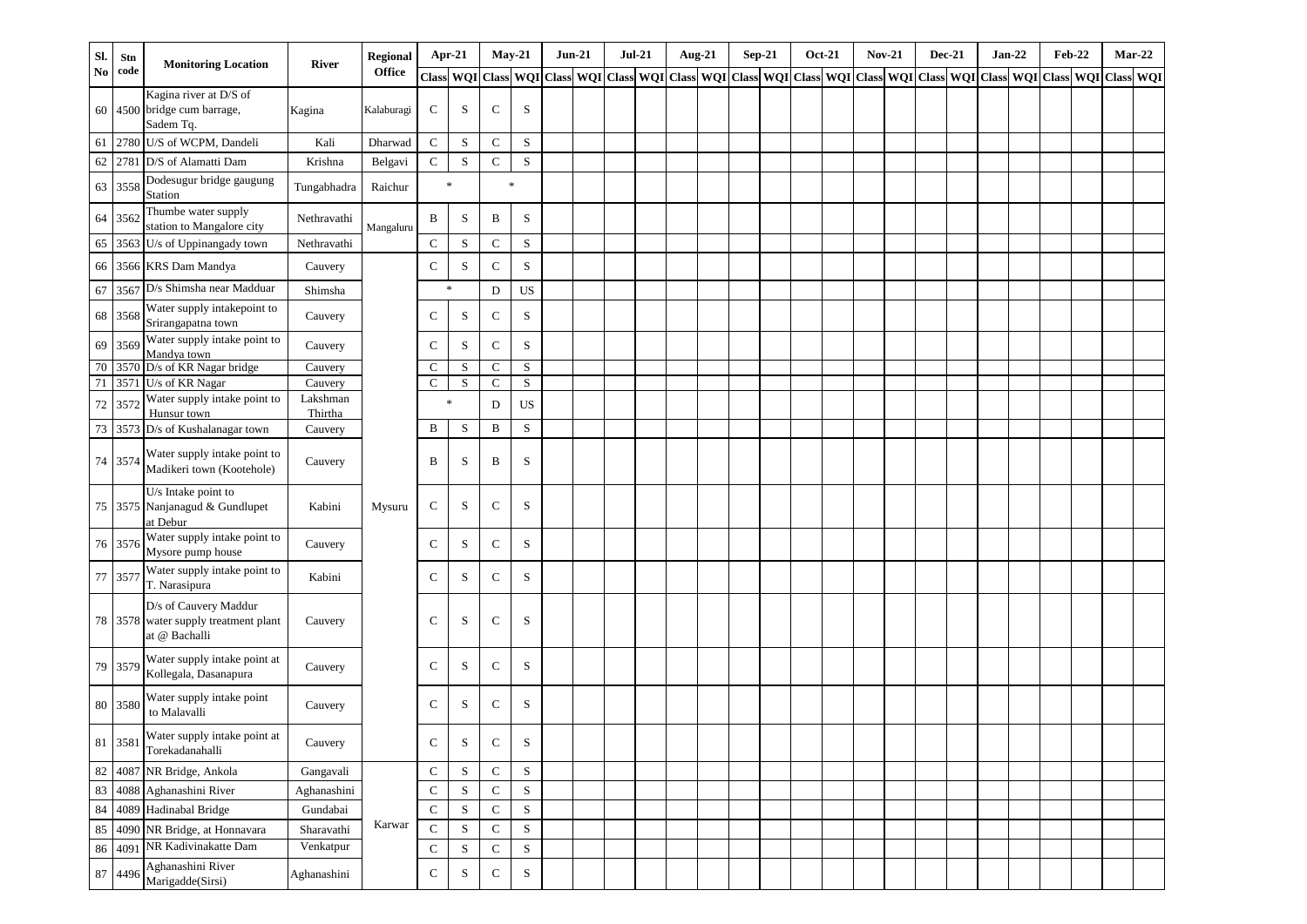| SI.            | Stn      | <b>Monitoring Location</b>                                                           | River                     | <b>Regional</b> | $Apr-21$     |           | $May-21$      |             | $Jun-21$                                                                                                                                                                                                                       | $Jul-21$ |  | Aug-21 | $Sep-21$ | <b>Oct-21</b> | $Nov-21$ | <b>Dec-21</b> | $Jan-22$ | <b>Feb-22</b> | $Mar-22$ |  |
|----------------|----------|--------------------------------------------------------------------------------------|---------------------------|-----------------|--------------|-----------|---------------|-------------|--------------------------------------------------------------------------------------------------------------------------------------------------------------------------------------------------------------------------------|----------|--|--------|----------|---------------|----------|---------------|----------|---------------|----------|--|
| N <sub>0</sub> | code     |                                                                                      |                           | <b>Office</b>   | <b>Class</b> |           |               |             | WQI Class WQI Class WQI Class WQI Class WQI Class WQI Class WQI Class WQI Class WQI Class WQI Class WQI Class WQI Class WQI Class WQI Class WQI Class WQI Class WQI Class WQI Class WQI Class WQI Class WQI Class WQI Class WQ |          |  |        |          |               |          |               |          |               |          |  |
| 88             |          | 4497 Kengre hole (Sirsi)                                                             | Aghanashini               | Karwar          | $\mathbf C$  | S         | $\mathbf C$   | S           |                                                                                                                                                                                                                                |          |  |        |          |               |          |               |          |               |          |  |
| 89             |          | 4498 Sanavalli Dam, Mungod                                                           |                           |                 | $\mathbf{C}$ | S         | $\mathcal{C}$ | S           |                                                                                                                                                                                                                                |          |  |        |          |               |          |               |          |               |          |  |
|                | 90 4098  | Rakkasakoppa Reservoir<br>Rakkasakoppa Vill Belagavi                                 | Rakkasakopp<br>Reservor   | Belgavi         | $\mathbf C$  | S         | $\mathbf C$   | S           |                                                                                                                                                                                                                                |          |  |        |          |               |          |               |          |               |          |  |
|                | 91 4099  | D/S Barachuki Falls<br>Sathegala                                                     | Cauvery                   |                 | $\mathbf C$  | S         | $\mathbf C$   | S           |                                                                                                                                                                                                                                |          |  |        |          |               |          |               |          |               |          |  |
|                | 92 4100  | Attigullipura<br>Chamarajanagar                                                      | Suvaranvathi<br>Reservoir | Mysuru          | $\mathbf C$  | S         | $\mathbf C$   | S           |                                                                                                                                                                                                                                |          |  |        |          |               |          |               |          |               |          |  |
|                | 93 4101  | Gundal Kollegala Tq &<br>Chamarajanagar Dist                                         | Gundal<br>Reservoir       |                 | B            | S         | B             | S           |                                                                                                                                                                                                                                |          |  |        |          |               |          |               |          |               |          |  |
|                | 94 4102  | D/S of cauvery at<br>Bhagamandala Bridge                                             | Cauvery                   |                 | B            | S         | B             | S           |                                                                                                                                                                                                                                |          |  |        |          |               |          |               |          |               |          |  |
|                |          | D/S of Cauvery at Kanive<br>95 4103 Ramaligeswara Tempale<br>Bridge Kushalnagar      | Cauvery                   | Mysuru          | B            | S         | B             | S           |                                                                                                                                                                                                                                |          |  |        |          |               |          |               |          |               |          |  |
|                |          | Ghatprabha River,<br>96 4104 Davalshwar Braaga Jackwell<br>for Drinking Water Supply | Ghatprabha                | Belagavi        | $\ast$       |           | $\mathbf C$   | S           |                                                                                                                                                                                                                                |          |  |        |          |               |          |               |          |               |          |  |
|                | 97 4105  | Bhadra River D/S MPM,<br>Bhadrawati                                                  | Bhadra                    |                 | B            | S         | B             | S           |                                                                                                                                                                                                                                |          |  |        |          |               |          |               |          |               |          |  |
|                | 98 4106  | Tunga River U/S<br>Shivamogga                                                        | Tunga                     | Davangere       | B            | S         | B             | S           |                                                                                                                                                                                                                                |          |  |        |          |               |          |               |          |               |          |  |
|                |          | 99 4494 Tungabhadra river at Mylara                                                  | Tunga                     |                 | D            | US        | B             | S           |                                                                                                                                                                                                                                |          |  |        |          |               |          |               |          |               |          |  |
|                |          | 100 4495 Tungabhadra river at Aravi                                                  | Tunga                     |                 | B            | S         | $\, {\bf B}$  | $\mathbf S$ |                                                                                                                                                                                                                                |          |  |        |          |               |          |               |          |               |          |  |
|                | 101 4107 | Dakshina Pinakini River<br>Near Mugalur Bridge,                                      | Dakshina<br>Pinakini      | Sarjapura       | E            | <b>US</b> |               | $\ast$      |                                                                                                                                                                                                                                |          |  |        |          |               |          |               |          |               |          |  |
|                |          | 102 4108 Akravathir River Before                                                     | Arkavathi                 | Ramanagar       | D            | US        |               | $\ast$      |                                                                                                                                                                                                                                |          |  |        |          |               |          |               |          |               |          |  |
|                |          | 103 4109 Cauvery River Before                                                        | Cauvery                   |                 | D            | <b>US</b> |               | $\ast$      |                                                                                                                                                                                                                                |          |  |        |          |               |          |               |          |               |          |  |

### **Lake/ Tanks Water Samples Classification for the month of April - 2021 to March-2022 of Bengaluru Urban & Rural District**

## *Monitoring of Indian National Aquatic Resource System (MINARS)*

| Sl. | Stn     | <b>Monitoring Station</b>        | <b>Regional Office</b> | Apr-21 |           | $Mav-21$ |           | $Jun-21$ | <b>Jul-21</b> | Aug-21 | $Sep-21$ | <b>Oct-21</b> | $Nov-21$ |  | <b>Dec-21</b> | $Jan-22$                                                                                                                                                                            | $Feb-22$ |  | $Mar-22$ |
|-----|---------|----------------------------------|------------------------|--------|-----------|----------|-----------|----------|---------------|--------|----------|---------------|----------|--|---------------|-------------------------------------------------------------------------------------------------------------------------------------------------------------------------------------|----------|--|----------|
|     | No code |                                  |                        |        |           |          |           |          |               |        |          |               |          |  |               | Class  WQI   Class  WQI   Class  WQI   Class  WQI   Class  WQI   Class  WQI   Class  WQI   Class  WQI   Class  WQI   Class  WQI   Class  WQI   Class  WQI   Class  WQI   Class  WQI |          |  |          |
|     |         | 104 3589 Madiwala Lake           |                        |        | US.       | D        | <b>US</b> |          |               |        |          |               |          |  |               |                                                                                                                                                                                     |          |  |          |
|     |         | 105 3602 Bellandur lake          |                        |        |           |          |           |          |               |        |          |               |          |  |               |                                                                                                                                                                                     |          |  |          |
|     |         | 106 3609 Ibblur Lake             |                        |        | <b>US</b> | E        | <b>US</b> |          |               |        |          |               |          |  |               |                                                                                                                                                                                     |          |  |          |
|     |         | 107 3611 Kaikondanahalli Lake    |                        |        | JS        | D        | US        |          |               |        |          |               |          |  |               |                                                                                                                                                                                     |          |  |          |
|     |         | 108 3612 Agaram lake             |                        |        | US        | D        | US        |          |               |        |          |               |          |  |               |                                                                                                                                                                                     |          |  |          |
|     |         | 109 3613 Gottegre lake           |                        |        | US        | D        | US        |          |               |        |          |               |          |  |               |                                                                                                                                                                                     |          |  |          |
|     |         | 110 3614 Puttenahalli lake (s)   | Bommanahalli           |        |           |          |           |          |               |        |          |               |          |  |               |                                                                                                                                                                                     |          |  |          |
|     |         | 111 3615 Arakere lake            |                        |        |           |          |           |          |               |        |          |               |          |  |               |                                                                                                                                                                                     |          |  |          |
|     |         | 112 3616 Kalena agrahara lake    |                        |        | US        | D        | <b>US</b> |          |               |        |          |               |          |  |               |                                                                                                                                                                                     |          |  |          |
|     |         | 113 3617 Hulimavu lake           |                        |        | JS        | D        | US        |          |               |        |          |               |          |  |               |                                                                                                                                                                                     |          |  |          |
|     |         | 114 3618 Singasandra lake        |                        |        | US        | D        | <b>US</b> |          |               |        |          |               |          |  |               |                                                                                                                                                                                     |          |  |          |
|     |         | 115 3619 Begur tank              |                        |        | US        | D        | <b>US</b> |          |               |        |          |               |          |  |               |                                                                                                                                                                                     |          |  |          |
|     |         | 116 3620 Parappana agrahara lake |                        | D.     | <b>US</b> | D        | <b>US</b> |          |               |        |          |               |          |  |               |                                                                                                                                                                                     |          |  |          |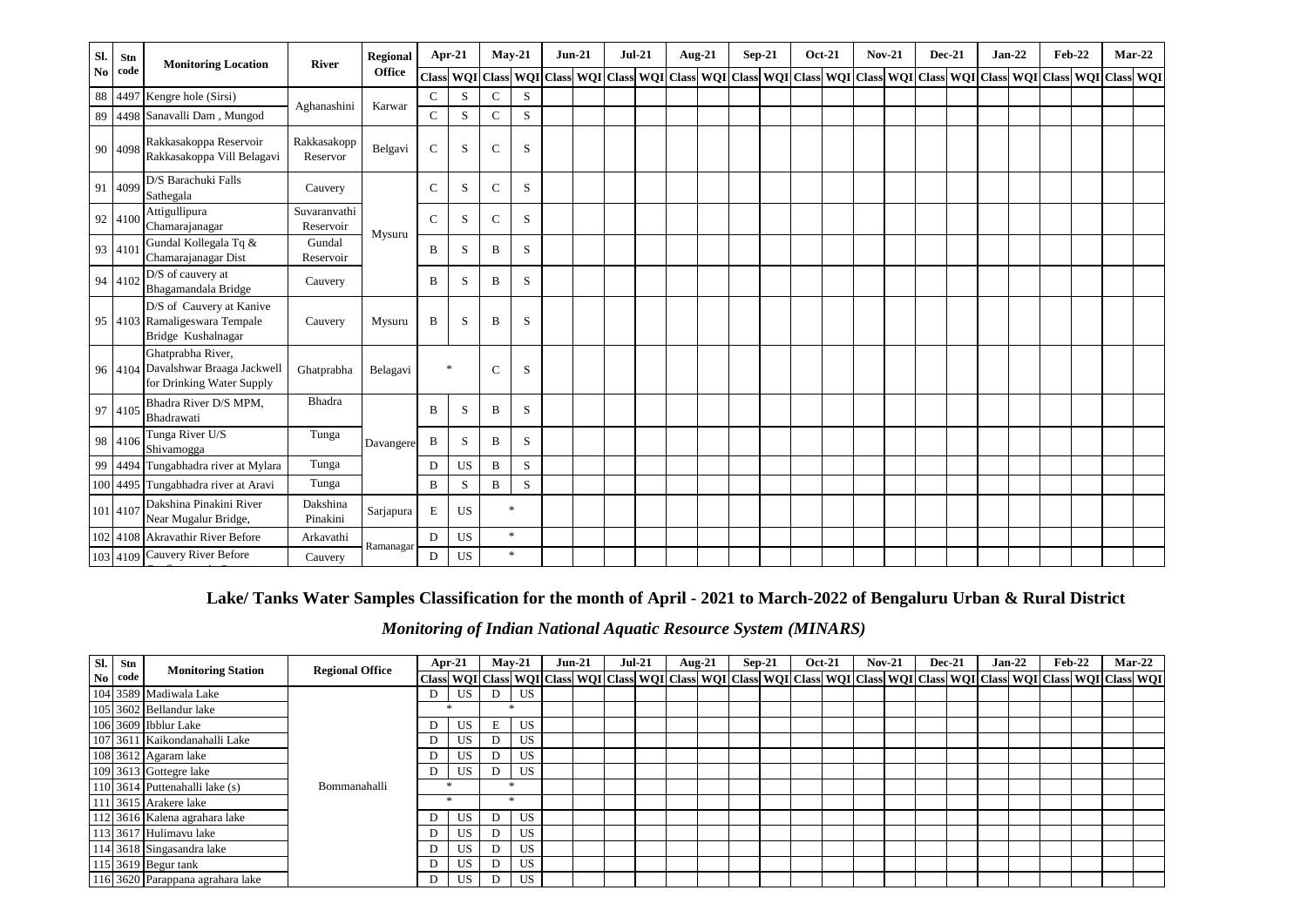| Sl.            | Stn      | <b>Monitoring Location</b>                            | River                  | Regional |              | $Apr-21$        |              | $May-21$       | $Jun-21$ |                                                                                 | $Jul-21$ | <b>Aug-21</b> | $Sep-21$ | <b>Oct-21</b> | <b>Nov-21</b> | <b>Dec-21</b> | $Jan-22$                          | Feb-22 |            | $Mar-22$  |
|----------------|----------|-------------------------------------------------------|------------------------|----------|--------------|-----------------|--------------|----------------|----------|---------------------------------------------------------------------------------|----------|---------------|----------|---------------|---------------|---------------|-----------------------------------|--------|------------|-----------|
| N <sub>0</sub> | code     |                                                       |                        | Office   | <b>Class</b> | <b>WQI</b>      | <b>Class</b> |                |          | WQI Class WQI Class WQI Class WQI Class WQI Class WQI Class WQI Class WQI Class |          |               |          |               |               |               | <b>WQI</b> Class <b>WQI</b> Class |        | <b>WQI</b> | Class WQI |
| 117            |          | 3621 Harlur Lake                                      |                        |          | D            | US              | $\mathbf D$  | US             |          |                                                                                 |          |               |          |               |               |               |                                   |        |            |           |
| 118            |          | 3622 Somasundra palya lake                            |                        |          | D            | US              | $\mathbf D$  | US             |          |                                                                                 |          |               |          |               |               |               |                                   |        |            |           |
| 119            |          | 4542 Basavanapura Lake                                |                        |          | D            | US              | D            | <b>US</b>      |          |                                                                                 |          |               |          |               |               |               |                                   |        |            |           |
| 120            | 4543     | Kodi singasandra Lake                                 | Bommanahalli           |          | $\mathbf D$  | US              | D            | <b>US</b>      |          |                                                                                 |          |               |          |               |               |               |                                   |        |            |           |
| 121            |          | 4544 Kothunuru Lake                                   |                        |          | D            | US              | $\mathbf D$  | <b>US</b>      |          |                                                                                 |          |               |          |               |               |               |                                   |        |            |           |
| 122            |          | 4545 Jungu Kere Lake                                  |                        |          |              |                 |              | *              |          |                                                                                 |          |               |          |               |               |               |                                   |        |            |           |
| 123            | 4546     | Jakksandra Lake                                       |                        |          | D            | US              | $\mathbf D$  | <b>US</b>      |          |                                                                                 |          |               |          |               |               |               |                                   |        |            |           |
| 124            |          | 4547 Sawarana kunte Lake                              |                        |          | D            | US              | $\mathbf D$  | US             |          |                                                                                 |          |               |          |               |               |               |                                   |        |            |           |
| 125            |          | 3603 Vengaihnakere Tank                               |                        |          | ${\bf D}$    | US              | $\mathbf E$  | US             |          |                                                                                 |          |               |          |               |               |               |                                   |        |            |           |
| 126            |          | 3604 Doddanakundi tank                                | Mahadevapura           |          |              |                 | $\mathbf E$  | US             |          |                                                                                 |          |               |          |               |               |               |                                   |        |            |           |
| 127            | 3605     | Yellamallappa tank                                    |                        |          | E            | US              | $\mathbf D$  | US             |          |                                                                                 |          |               |          |               |               |               |                                   |        |            |           |
| 128            | 3607     | Kalkere tank                                          |                        |          | E            | US              | D            | US             |          |                                                                                 |          |               |          |               |               |               |                                   |        |            |           |
| 129            | 3608     | Varthur lake                                          |                        |          | $\mathbf E$  | US              | $\mathbf E$  | US             |          |                                                                                 |          |               |          |               |               |               |                                   |        |            |           |
|                |          | 130 3610 Tubrahalli Lake                              |                        |          |              |                 |              |                |          |                                                                                 |          |               |          |               |               |               |                                   |        |            |           |
| 131            |          | 3643 Beenniganahalli tank                             |                        |          | D            | US              | $\mathbf D$  | US             |          |                                                                                 |          |               |          |               |               |               |                                   |        |            |           |
| 132            |          | 4514 Sadramangala lake                                |                        |          | $\mathbf E$  | <b>US</b>       | D            | US             |          |                                                                                 |          |               |          |               |               |               |                                   |        |            |           |
| 133            |          | 4515 Battarahalli Lake                                |                        |          | $\mathbf D$  | <b>US</b>       | $\mathbf E$  | US             |          |                                                                                 |          |               |          |               |               |               |                                   |        |            |           |
| 134            |          | 4516 Kundalahalli Lake                                |                        |          | $\mathbf E$  | US              | D            | US             |          |                                                                                 |          |               |          |               |               |               |                                   |        |            |           |
| 135            |          | 4517 Kowdhenahalli Lake                               |                        |          | Е            | US              | $\mathbf E$  | US             |          |                                                                                 |          |               |          |               |               |               |                                   |        |            |           |
|                |          | 136 4518 Garudacharpalya Lake                         |                        |          |              | $\ast$          | D            | US             |          |                                                                                 |          |               |          |               |               |               |                                   |        |            |           |
| 137            |          | 4519 Rampura Lake                                     |                        |          | E            | US              | E            | <b>US</b>      |          |                                                                                 |          |               |          |               |               |               |                                   |        |            |           |
| 138            |          | 4520 Chinnapanhalli Lake                              | Mahadevapura           |          | $\mathbf D$  | US              |              | *              |          |                                                                                 |          |               |          |               |               |               |                                   |        |            |           |
| 139            |          | 4521 Devarabeesanahalli Lake                          |                        |          |              | *               |              | $\ast$         |          |                                                                                 |          |               |          |               |               |               |                                   |        |            |           |
| 140            |          | 4522 Vibhuthipura Lake                                |                        |          |              | $\ast$          |              | $\ast$         |          |                                                                                 |          |               |          |               |               |               |                                   |        |            |           |
| 141            |          | 4523 Nallurahalli Lake                                |                        |          | D            | US              |              | $\ast$         |          |                                                                                 |          |               |          |               |               |               |                                   |        |            |           |
| 142            |          | 4524 Pattandur agarahara                              |                        |          | E            | US              | E            | US             |          |                                                                                 |          |               |          |               |               |               |                                   |        |            |           |
| 143            |          | 4525 Seetharam palya Lake                             |                        |          | E            | <b>US</b>       | E            | US             |          |                                                                                 |          |               |          |               |               |               |                                   |        |            |           |
| 144            |          | 4526 Dyavasandra Tank                                 |                        |          | D            | US              | D            | US             |          |                                                                                 |          |               |          |               |               |               |                                   |        |            |           |
| 145            |          | 4527 Whitefield kere Lake                             |                        |          | E            | US              | E            | <b>US</b>      |          |                                                                                 |          |               |          |               |               |               |                                   |        |            |           |
| 146            |          | 4528 Doddakannehalli Lake                             |                        |          |              | ∗               |              | ∗              |          |                                                                                 |          |               |          |               |               |               |                                   |        |            |           |
| 147            |          | 4529 Kasavanahalli Lake                               |                        |          |              | $\ast$          |              | $\ast$         |          |                                                                                 |          |               |          |               |               |               |                                   |        |            |           |
| 148            |          | 3631 Nagarakere tank                                  |                        |          |              | $\ast$          |              | $\ast$         |          |                                                                                 |          |               |          |               |               |               |                                   |        |            |           |
| 149            |          | 4530 Kammasandra Tank                                 |                        |          | E            | US              |              | $\ast$         |          |                                                                                 |          |               |          |               |               |               |                                   |        |            |           |
| 150            |          | 4531 Rayasandra Tank                                  | Sarjapura              |          | $\mathbf E$  | US              |              | *              |          |                                                                                 |          |               |          |               |               |               |                                   |        |            |           |
| 151            |          | 4532 ChandapuraTank                                   |                        |          | E            | US              |              | $\ast$         |          |                                                                                 |          |               |          |               |               |               |                                   |        |            |           |
| 152            |          | 3590 Lalbagh tank                                     |                        |          | D            | US              | D            | US             |          |                                                                                 |          |               |          |               |               |               |                                   |        |            |           |
| 153            |          | 3591 Kempambudhi lake                                 |                        |          | $\mathbf D$  | US              | $\mathbf D$  | US             |          |                                                                                 |          |               |          |               |               |               |                                   |        |            |           |
| 154            |          | 3592 Yediyur lake                                     | <b>BNG-City South</b>  |          | D            | US              | D            | US             |          |                                                                                 |          |               |          |               |               |               |                                   |        |            |           |
| 155            |          | 3638 Annaiappa Tank                                   |                        |          | $\mathbf D$  | <b>US</b>       | $\mathbf D$  | US             |          |                                                                                 |          |               |          |               |               |               |                                   |        |            |           |
|                |          | 156 4504 Sarakki Lake                                 |                        |          | $\mathbf D$  | US              | D            | <b>US</b>      |          |                                                                                 |          |               |          |               |               |               |                                   |        |            |           |
|                | 157 1388 | <b>Ulsoor LakeTraining Centre</b><br>of Fish Breeding |                        |          | ${\rm D}$    | $_{\rm US}$     | D            | US             |          |                                                                                 |          |               |          |               |               |               |                                   |        |            |           |
|                |          | 158 3593 Ulsoor Lake near Temple                      | <b>BNG-City East</b>   |          | D            | US              | D            | US             |          |                                                                                 |          |               |          |               |               |               |                                   |        |            |           |
|                |          | 159 3595 Byrasandra tank                              |                        |          |              | $\ast$          |              | *              |          |                                                                                 |          |               |          |               |               |               |                                   |        |            |           |
|                |          | 160 3594 Sankey Tank                                  | <b>BNG-City - West</b> |          | D            | US              | $\mathbf D$  | <b>US</b>      |          |                                                                                 |          |               |          |               |               |               |                                   |        |            |           |
|                |          | 161 2779 Hesaraghatta Reservoir                       |                        |          | D            | <b>US</b>       | ${\rm D}$    | US             |          |                                                                                 |          |               |          |               |               |               |                                   |        |            |           |
|                |          | 162 3597 Hesaraghatta Tank                            |                        |          | D            | $_{\rm US}$     | ${\bf D}$    | U <sub>S</sub> |          |                                                                                 |          |               |          |               |               |               |                                   |        |            |           |
|                |          | 163 3598 Herohalli Tank                               |                        |          | $\mathbf D$  | <b>US</b>       | ${\rm D}$    | US             |          |                                                                                 |          |               |          |               |               |               |                                   |        |            |           |
|                |          | 164 3599 Madavara Tank                                | Dasarahalli            |          | D            | $\overline{US}$ | D            | US             |          |                                                                                 |          |               |          |               |               |               |                                   |        |            |           |
|                |          | 165 3606 Dasarahalli Tank                             |                        |          | $\mathbf E$  | US              | D            | US <sub></sub> |          |                                                                                 |          |               |          |               |               |               |                                   |        |            |           |
|                |          | 166 4094 Gangondana Halli Lake                        |                        |          | $\mathbf E$  | $_{\rm US}$     | $\mathbf E$  | US             |          |                                                                                 |          |               |          |               |               |               |                                   |        |            |           |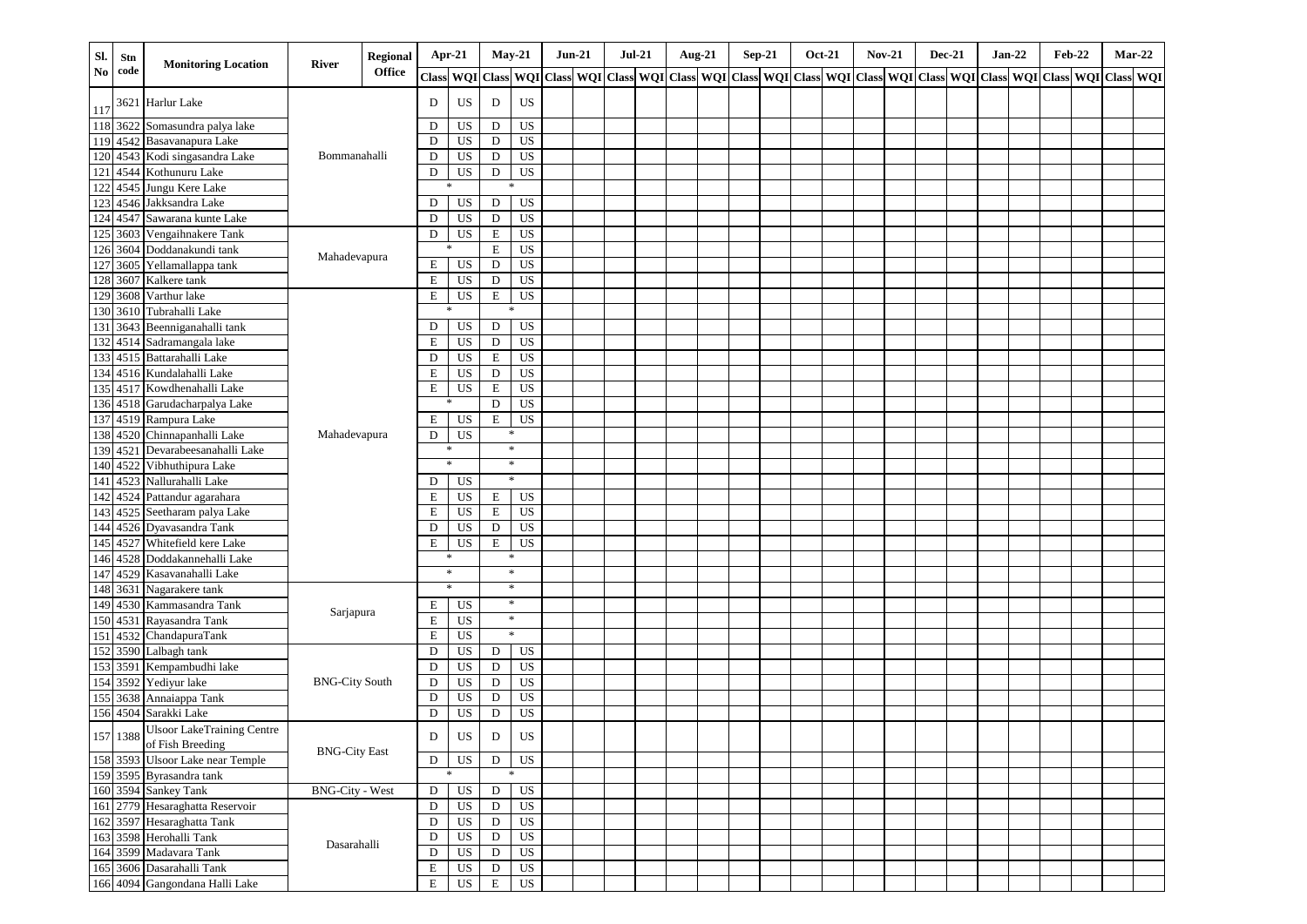| Sl. | Stn      | <b>Monitoring Location</b> | River               | <b>Regional</b> |             | Apr-21    | $May-21$     |                 | $Jun-21$                                                                          | <b>Jul-21</b> |  | Aug-21 | $Sep-21$ | <b>Oct-21</b> | <b>Nov-21</b> | <b>Dec-21</b> | $Jan-22$                                                    | <b>Feb-22</b> | $Mar-22$ |  |
|-----|----------|----------------------------|---------------------|-----------------|-------------|-----------|--------------|-----------------|-----------------------------------------------------------------------------------|---------------|--|--------|----------|---------------|---------------|---------------|-------------------------------------------------------------|---------------|----------|--|
| No. | code     |                            |                     | Office          | Class       | WQI       | <b>Class</b> |                 | WQI   Class   WQI   Class   WQI   Class   WQI   Class   WQI   Class   WQI   Class |               |  |        |          |               |               |               | WQI   Class   WQI   Class   WQI   Class   WQI   Class   WQI |               |          |  |
| 167 | 4095     | Chikkabanvara Lake         |                     |                 | $\mathbf D$ | <b>US</b> | $\mathbf E$  | <b>US</b>       |                                                                                   |               |  |        |          |               |               |               |                                                             |               |          |  |
| 168 | 4096     | Andhrahalli Lake           |                     |                 | D           | US        | D            | US              |                                                                                   |               |  |        |          |               |               |               |                                                             |               |          |  |
| 169 | 4097     | Kachohalli Lake            |                     |                 | D           | US        | D            | $\overline{US}$ |                                                                                   |               |  |        |          |               |               |               |                                                             |               |          |  |
| 170 | 4512     | Viswaneedam Lake           | Dasarahalli         |                 | E           | <b>US</b> | $\mathbf E$  | <b>US</b>       |                                                                                   |               |  |        |          |               |               |               |                                                             |               |          |  |
| 171 |          | 4538 Machohalli Lake       |                     |                 | D           | <b>US</b> | ${\bf D}$    | US              |                                                                                   |               |  |        |          |               |               |               |                                                             |               |          |  |
| 172 |          | 4539 Doddabidarakallu Lake |                     |                 | E           | <b>US</b> | D            | US              |                                                                                   |               |  |        |          |               |               |               |                                                             |               |          |  |
| 173 |          | 4540 Kammgondanahalli Lake |                     |                 | E           | <b>US</b> | E            | US              |                                                                                   |               |  |        |          |               |               |               |                                                             |               |          |  |
|     |          | 174 4541 Alur Kere         |                     |                 | D           | <b>US</b> |              |                 |                                                                                   |               |  |        |          |               |               |               |                                                             |               |          |  |
|     | 175 2778 | T.G. Halli Reservoir       |                     |                 | $\mathbf D$ | <b>US</b> | $\mathbf E$  | <b>US</b>       |                                                                                   |               |  |        |          |               |               |               |                                                             |               |          |  |
| 176 | 3596     | Nayandanahalli Tank        |                     |                 | $\mathbf E$ | <b>US</b> | E            | US              |                                                                                   |               |  |        |          |               |               |               |                                                             |               |          |  |
| 177 | 3633     | Subramanyapura Tank        |                     |                 | E           | <b>US</b> | D            | <b>US</b>       |                                                                                   |               |  |        |          |               |               |               |                                                             |               |          |  |
| 178 | 3634     | Devarakere Tank            |                     |                 | D           | <b>US</b> | $\mathbf E$  | US              |                                                                                   |               |  |        |          |               |               |               |                                                             |               |          |  |
| 179 |          | 3635 Malathahalli Tank     |                     |                 |             |           |              |                 |                                                                                   |               |  |        |          |               |               |               |                                                             |               |          |  |
| 180 |          | 3636 Bandematta Tank       |                     |                 | D           | US        | E            | <b>US</b>       |                                                                                   |               |  |        |          |               |               |               |                                                             |               |          |  |
| 181 |          | 3639 Kengeri Tank          |                     |                 | E           | <b>US</b> | D            | $\overline{US}$ |                                                                                   |               |  |        |          |               |               |               |                                                             |               |          |  |
| 182 |          | 3640 Uttarahalli Doraikere | Rajarajeswarinagara |                 | D           | <b>US</b> | $\mathbf E$  | <b>US</b>       |                                                                                   |               |  |        |          |               |               |               |                                                             |               |          |  |
| 183 | 3641     | Dhorekere                  |                     |                 | D           | <b>US</b> | D            | $\overline{US}$ |                                                                                   |               |  |        |          |               |               |               |                                                             |               |          |  |
| 184 | 4533     | <b>Ullal Lake</b>          |                     |                 | $\mathbf D$ | <b>US</b> | D            | US              |                                                                                   |               |  |        |          |               |               |               |                                                             |               |          |  |
| 185 | 4534     | Sompura Lake               |                     |                 | D           | <b>US</b> | D            | <b>US</b>       |                                                                                   |               |  |        |          |               |               |               |                                                             |               |          |  |
| 186 |          | 4535 Gubbalal kere         |                     |                 |             |           |              | *               |                                                                                   |               |  |        |          |               |               |               |                                                             |               |          |  |
| 187 |          | 4536 Hosakerehalli Lake    |                     |                 | D           | <b>US</b> | D            | US              |                                                                                   |               |  |        |          |               |               |               |                                                             |               |          |  |
| 188 |          | 4537 Chinnakurchi kere     |                     |                 | E           | US        | D            | US              |                                                                                   |               |  |        |          |               |               |               |                                                             |               |          |  |
| 189 |          | 3600 Shivapura tank        |                     |                 | E           | <b>US</b> | $\mathbf E$  | <b>US</b>       |                                                                                   |               |  |        |          |               |               |               |                                                             |               |          |  |
| 190 | 3601     | Karihobanahalli lake       | Peenya              |                 | $\mathbf E$ | <b>US</b> | $\mathbf D$  | US              |                                                                                   |               |  |        |          |               |               |               |                                                             |               |          |  |
| 191 | 3624     | Puttnehalli Lake           |                     |                 | $\mathbf E$ | <b>US</b> | D            | <b>US</b>       |                                                                                   |               |  |        |          |               |               |               |                                                             |               |          |  |
| 192 | 3625     | Hebbal Lake                |                     |                 | D           | <b>US</b> | D            | US              |                                                                                   |               |  |        |          |               |               |               |                                                             |               |          |  |
| 193 |          | 3626 Nagawara Tank         |                     |                 | D           | <b>US</b> | D            | $\overline{US}$ |                                                                                   |               |  |        |          |               |               |               |                                                             |               |          |  |
| 194 | 3627     | Jakkur Lake                |                     |                 | D           | <b>US</b> |              |                 |                                                                                   |               |  |        |          |               |               |               |                                                             |               |          |  |
| 195 | 3628     | Amruthahalli Lake          |                     |                 | D           | US        | D            | US              |                                                                                   |               |  |        |          |               |               |               |                                                             |               |          |  |
| 196 | 3629     | Allasandra Tank            |                     |                 | D           | <b>US</b> | D            | US              |                                                                                   |               |  |        |          |               |               |               |                                                             |               |          |  |
| 197 |          | 3630 Yelahanka Tank        | Yelahanka           |                 | D           | <b>US</b> | D            | <b>US</b>       |                                                                                   |               |  |        |          |               |               |               |                                                             |               |          |  |
| 198 |          | 4506 Abbigere Lake         |                     |                 | E           | US        | D            | US              |                                                                                   |               |  |        |          |               |               |               |                                                             |               |          |  |
| 199 | 4507     | <b>Chelekere Lake</b>      |                     |                 | D           | <b>US</b> | D            | $\overline{US}$ |                                                                                   |               |  |        |          |               |               |               |                                                             |               |          |  |
| 200 |          | 4508 Singapura Lake        |                     |                 | E           | <b>US</b> | D            | US              |                                                                                   |               |  |        |          |               |               |               |                                                             |               |          |  |
| 201 |          | 4509 Narasipura Lake       |                     |                 | D           | <b>US</b> | D            | <b>US</b>       |                                                                                   |               |  |        |          |               |               |               |                                                             |               |          |  |
| 202 |          | 4510 Rachenahalli Lke      |                     |                 | D           | <b>US</b> | D            | <b>US</b>       |                                                                                   |               |  |        |          |               |               |               |                                                             |               |          |  |
| 203 | 4511     | Kogilu kere                |                     |                 | $\mathbf E$ | <b>US</b> | D            | <b>US</b>       |                                                                                   |               |  |        |          |               |               |               |                                                             |               |          |  |
| 204 |          | 3632 Veerapura Tank        |                     |                 | E           | <b>US</b> | *            |                 |                                                                                   |               |  |        |          |               |               |               |                                                             |               |          |  |
| 205 | 4503     | <b>Madhure Tank</b>        | Doddaballpura       |                 |             |           | $\ast$       |                 |                                                                                   |               |  |        |          |               |               |               |                                                             |               |          |  |
| 206 | 4505     | Nelamangala Lake           |                     |                 | D           | <b>US</b> | D            | US              |                                                                                   |               |  |        |          |               |               |               |                                                             |               |          |  |
| 207 |          | 4513 Arashinakunte Kere    | Nelamangala         |                 | E           | <b>US</b> | D            | <b>US</b>       |                                                                                   |               |  |        |          |               |               |               |                                                             |               |          |  |
| 208 |          | 3623 Anekal Doddakere Tank |                     |                 | D           | <b>US</b> | $\mathbf E$  | US              |                                                                                   |               |  |        |          |               |               |               |                                                             |               |          |  |
| 209 |          | 3642 Jigani tank           | Anekal              |                 | D           | <b>US</b> | D            | <b>US</b>       |                                                                                   |               |  |        |          |               |               |               |                                                             |               |          |  |

# **Lakes/ Tanks Water Samples Classification for the month of April - 2021 to March- 2022 of Karnataka other than Bengaluru Urban & Rural District**

| Sl.            | Stn      | - -<br>$\sim$      | <b>Regional Office</b> |                   | Apr-20 |                        | <b>May-26</b><br>$\mathbf{a}$ |                             | $\sim$<br> un-20 | <b>Jul-20</b> | Aug- $2^{\prime\prime}$ |                  | Sep-20 |                            | <b>Oct-20</b> | Nov- | 20         |              | <b>Dec-20</b> | Jan-2. | Feb-2           | $\sim$                | Mar-2        |            |
|----------------|----------|--------------------|------------------------|-------------------|--------|------------------------|-------------------------------|-----------------------------|------------------|---------------|-------------------------|------------------|--------|----------------------------|---------------|------|------------|--------------|---------------|--------|-----------------|-----------------------|--------------|------------|
| N <sub>0</sub> | code     | Monitoring Station |                        | <b>COLLECTION</b> |        | <b>Class WOI Class</b> | -WOLCL                        | Class WOI Class WOI Class ' |                  |               |                         | <b>WOI</b> Class |        | <b>WOI</b> Class WOI Class |               |      | <b>WOI</b> | <b>Class</b> | : WOI CI      |        | Class WOI Class | 5s WOI <sup>I</sup> C | <b>Class</b> | <b>WOI</b> |
|                | 210 3644 | Ibhagal lake       | Kolai                  |                   | - I IS | IΕ                     | <b>US</b>                     |                             |                  |               |                         |                  |        |                            |               |      |            |              |               |        |                 |                       |              |            |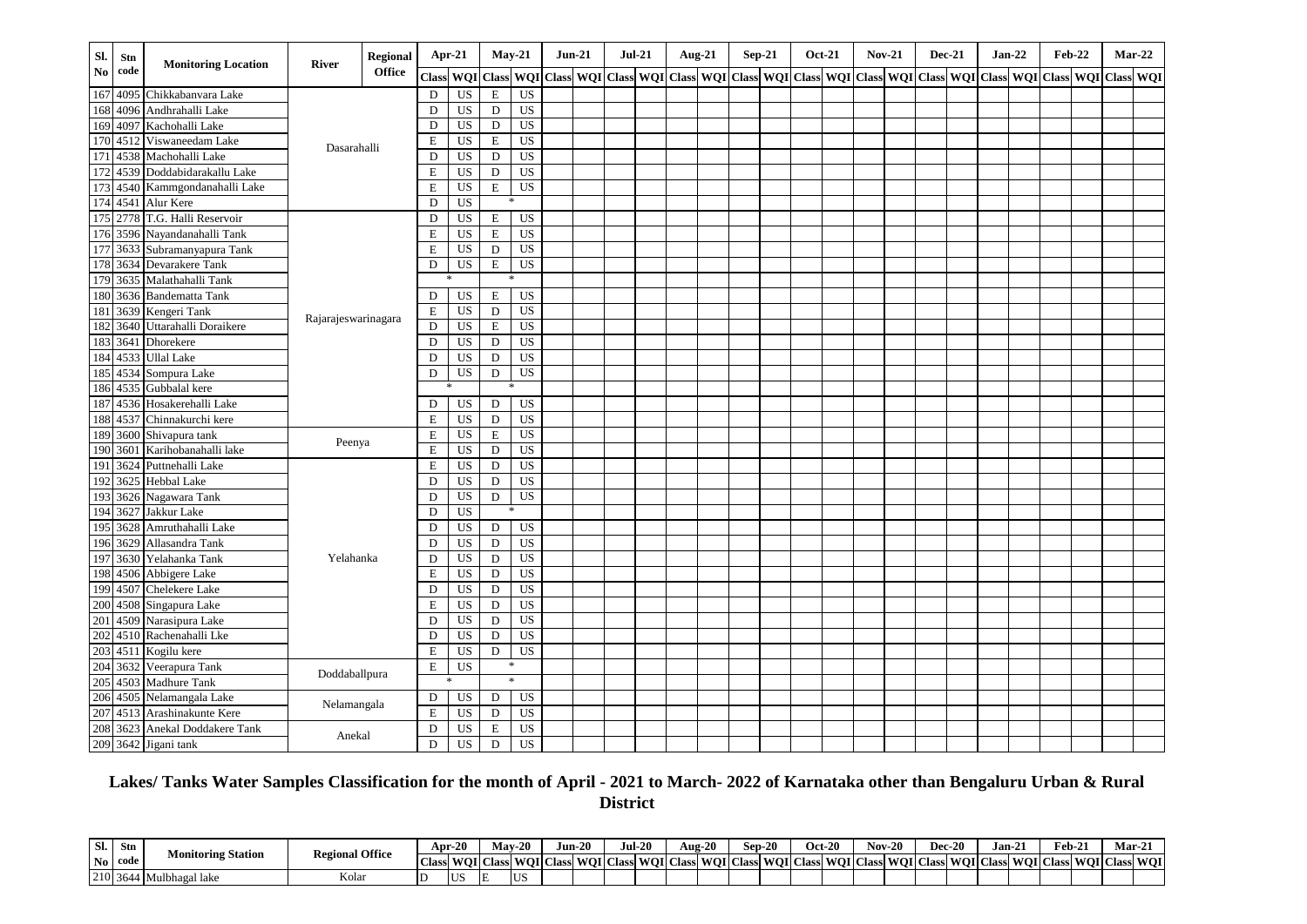| SI.        | Stn      |                                  |            | <b>Regional</b> |              | Apr-21                 | $May-21$          |                 | $Jun-21$ | <b>Jul-21</b> | <b>Aug-21</b>                                                                                   | <b>Sep-21</b> |  | <b>Oct-21</b> | <b>Nov-21</b> | <b>Dec-21</b> | $Jan-22$ |  | <b>Feb-22</b> |               | Mar-22 |
|------------|----------|----------------------------------|------------|-----------------|--------------|------------------------|-------------------|-----------------|----------|---------------|-------------------------------------------------------------------------------------------------|---------------|--|---------------|---------------|---------------|----------|--|---------------|---------------|--------|
| No         | code     | <b>Monitoring Location</b>       | River      | <b>Office</b>   | <b>Class</b> |                        | WQI Class WQI     |                 |          |               | Class WQI Class WQI Class WQI Class WQI Class WQI Class WQI Class WQI Class WQI Class WQI Class |               |  |               |               |               |          |  |               | WQI Class WQI |        |
| 211        |          | 3645 Devarayasamudra lake        |            |                 | D            | <b>US</b>              | D                 | US              |          |               |                                                                                                 |               |  |               |               |               |          |  |               |               |        |
| 212        |          | 3646 Narasapura lake             | Kolar      |                 | D            | <b>US</b>              | D                 | $_{\rm US}$     |          |               |                                                                                                 |               |  |               |               |               |          |  |               |               |        |
| 213        |          | 3647 Huledanahalli lake          |            |                 |              | $\ast$                 |                   | *               |          |               |                                                                                                 |               |  |               |               |               |          |  |               |               |        |
| 214        | 3637     | Byramangala tank                 |            |                 | E            | <b>US</b>              | $\ast$            |                 |          |               |                                                                                                 |               |  |               |               |               |          |  |               |               |        |
| 215        |          | 4501 Manchanabale Dam            | Ramanagara |                 | Α            | S                      | $\ast$            |                 |          |               |                                                                                                 |               |  |               |               |               |          |  |               |               |        |
|            |          | 216 4502 Ramammana Kere          |            |                 | E            | <b>US</b>              |                   | $\ast$          |          |               |                                                                                                 |               |  |               |               |               |          |  |               |               |        |
| 217        |          | 3648 Mydala Tank                 |            |                 | D            | <b>US</b>              | D                 | <b>US</b>       |          |               |                                                                                                 |               |  |               |               |               |          |  |               |               |        |
| 218        | 3649     | Bugudanahalli lake               |            |                 | D            | <b>US</b>              | D                 | US              |          |               |                                                                                                 |               |  |               |               |               |          |  |               |               |        |
|            |          | 219 3650 Melekote                |            |                 | E            | <b>US</b>              | $\mathbf E$       | $_{\rm US}$     |          |               |                                                                                                 |               |  |               |               |               |          |  |               |               |        |
| 220        | 3651     | Bheemsandra tank                 | Tumakuru   |                 | E            | <b>US</b>              | E                 | $_{\rm US}$     |          |               |                                                                                                 |               |  |               |               |               |          |  |               |               |        |
| 221        |          | 3652 Pavagada tank               |            |                 |              | $\ast$                 |                   | *               |          |               |                                                                                                 |               |  |               |               |               |          |  |               |               |        |
| 222        |          | 3653 Doddakere tank              |            |                 | D            | <b>US</b>              | D                 | <b>US</b>       |          |               |                                                                                                 |               |  |               |               |               |          |  |               |               |        |
| 223        |          | 3654 Gottigere lake              |            |                 | D            | <b>US</b>              | D                 | <b>US</b>       |          |               |                                                                                                 |               |  |               |               |               |          |  |               |               |        |
| 224        | 3655     | Mathikere                        |            |                 |              | $\ast$                 |                   | $\ast$          |          |               |                                                                                                 |               |  |               |               |               |          |  |               |               |        |
| 225        |          | 3559 Hullige tank                |            |                 | D            | <b>US</b>              | D                 | <b>US</b>       |          |               |                                                                                                 |               |  |               |               |               |          |  |               |               |        |
| 226        |          | 3560 Mavenakere                  |            |                 |              | $\ast$                 |                   | $\ast$          |          |               |                                                                                                 |               |  |               |               |               |          |  |               |               |        |
| 227        | 3561     | Hundikere                        | Raichur    |                 | D            | <b>US</b>              | D                 | <b>US</b>       |          |               |                                                                                                 |               |  |               |               |               |          |  |               |               |        |
|            | 228 4092 | Manchalpur Tank,                 |            |                 | E            | <b>US</b>              | $\mathbf E$       | <b>US</b>       |          |               |                                                                                                 |               |  |               |               |               |          |  |               |               |        |
|            |          | Manchalpur                       |            |                 |              |                        |                   |                 |          |               |                                                                                                 |               |  |               |               |               |          |  |               |               |        |
| 229        | 3582     | Hebbal lake                      |            |                 | D            | US                     | D                 | US              |          |               |                                                                                                 |               |  |               |               |               |          |  |               |               |        |
| 230        | 3583     | Kukkarahalli lake                |            |                 | D            | <b>US</b>              | D                 | US              |          |               |                                                                                                 |               |  |               |               |               |          |  |               |               |        |
| 231        | 3584     | Dalavai lake                     |            |                 | E            | <b>US</b>              | E                 | US              |          |               |                                                                                                 |               |  |               |               |               |          |  |               |               |        |
| 232        | 3585     | Yennehole lake                   | Mysuru     |                 | $\mathbf E$  | <b>US</b>              | E                 | US<br><b>US</b> |          |               |                                                                                                 |               |  |               |               |               |          |  |               |               |        |
| 233<br>234 | 3587     | 3586 Limbhabudi lake             |            |                 | D<br>D       | <b>US</b><br><b>US</b> | D<br>$\mathsf{C}$ | S               |          |               |                                                                                                 |               |  |               |               |               |          |  |               |               |        |
| 235        | 3588     | Shettykere lake<br>Karaniikere   |            |                 | D            | <b>US</b>              | $\mathcal{C}$     | S               |          |               |                                                                                                 |               |  |               |               |               |          |  |               |               |        |
| 236        |          | 3656 Nallikatte kere             |            |                 |              |                        | $\ast$            |                 |          |               |                                                                                                 |               |  |               |               |               |          |  |               |               |        |
| 237        |          | 3657 Kaachahalli koppalukere     |            |                 | E            | <b>US</b>              | E                 | <b>US</b>       |          |               |                                                                                                 |               |  |               |               |               |          |  |               |               |        |
| 238        | 3658     | Kallakatte kere                  |            |                 |              | $\ast$                 |                   | $\ast$          |          |               |                                                                                                 |               |  |               |               |               |          |  |               |               |        |
| 239        |          | 3659 Mathana kere                |            |                 |              | <b>US</b>              | E                 | <b>US</b>       |          |               |                                                                                                 |               |  |               |               |               |          |  |               |               |        |
| 240        | 3660     | Hunasina kere                    |            |                 |              | <sub>S</sub>           | $\mathcal{C}$     | S               |          |               |                                                                                                 |               |  |               |               |               |          |  |               |               |        |
| 241        | 3661     | Kokkanaghattadodda kere          |            |                 | E            | <b>US</b>              | E                 | <b>US</b>       |          |               |                                                                                                 |               |  |               |               |               |          |  |               |               |        |
| 242        |          | 3662 Kawshikakere                |            |                 |              | <b>S</b>               | $\mathcal{C}$     | S               |          |               |                                                                                                 |               |  |               |               |               |          |  |               |               |        |
| 243        | 3663     | Joladakatte                      |            |                 |              | $\ast$                 |                   | *               |          |               |                                                                                                 |               |  |               |               |               |          |  |               |               |        |
| 244        |          | 3664 Basavanahallikere           |            |                 |              | $\ast$                 | $\ast$            |                 |          |               |                                                                                                 |               |  |               |               |               |          |  |               |               |        |
| 245        |          | 3665 Lingappanakatte             |            |                 |              | S                      |                   | S               |          |               |                                                                                                 |               |  |               |               |               |          |  |               |               |        |
| 246        |          | 3666 Ganigarahosahallikere       | Hassan     |                 |              | $\ast$                 |                   | *               |          |               |                                                                                                 |               |  |               |               |               |          |  |               |               |        |
| 247        | 3667     | Sathenahallidoddakere            |            |                 | E            | <b>US</b>              | E                 | <b>US</b>       |          |               |                                                                                                 |               |  |               |               |               |          |  |               |               |        |
| 248        |          | 3668 Sodharahallikere            |            |                 |              | <b>US</b>              | E                 | US              |          |               |                                                                                                 |               |  |               |               |               |          |  |               |               |        |
| 249        |          | 3669 Sheleramanahallikere        |            |                 |              | S                      | $\mathcal{C}$     | S               |          |               |                                                                                                 |               |  |               |               |               |          |  |               |               |        |
| 250        |          | 3670 Hainarakatte                |            |                 |              | $\ast$                 |                   | $\ast$          |          |               |                                                                                                 |               |  |               |               |               |          |  |               |               |        |
| 251        |          | 3671 Hanumanthapurakatte         |            |                 |              | $\ast$                 |                   | $\ast$          |          |               |                                                                                                 |               |  |               |               |               |          |  |               |               |        |
|            |          | 252 3672 Sankalapurakere         |            |                 |              | $\ast$                 |                   | *               |          |               |                                                                                                 |               |  |               |               |               |          |  |               |               |        |
|            |          | 253 3673 Havalikere              |            |                 | E            | <b>US</b>              | E                 | <b>US</b>       |          |               |                                                                                                 |               |  |               |               |               |          |  |               |               |        |
|            |          | 254 3674 Sathamangalakere        |            |                 |              | S                      | $\mathcal{C}$     | S               |          |               |                                                                                                 |               |  |               |               |               |          |  |               |               |        |
|            |          | 255 3675 B. Kalehallikere        |            |                 |              | $\ast$                 |                   | *               |          |               |                                                                                                 |               |  |               |               |               |          |  |               |               |        |
|            |          | 256 3676 Thavenahallikere        |            |                 | C            | S                      | C                 | S               |          |               |                                                                                                 |               |  |               |               |               |          |  |               |               |        |
|            |          | 257 3677 Sharanabasveshwara kere | Kalaburagi |                 | E            | <b>US</b>              | E                 | <b>US</b>       |          |               |                                                                                                 |               |  |               |               |               |          |  |               |               |        |
|            |          | 258 3678 Ninjampura tank         | Bidar      |                 |              | ∗                      |                   | $\ast$          |          |               |                                                                                                 |               |  |               |               |               |          |  |               |               |        |
|            |          | 259 3679 Bhutanala lake          | Vijayapura |                 | $\mathbf E$  | US                     | D                 | $_{\rm US}$     |          |               |                                                                                                 |               |  |               |               |               |          |  |               |               |        |
|            |          | 260 3680 Killa lake              | Belgavi    |                 | Ċ            | S                      | C                 | S               |          |               |                                                                                                 |               |  |               |               |               |          |  |               |               |        |
|            |          | 261 3681 Angol MI tank           |            |                 | D            | $_{\rm US}$            | D                 | US              |          |               |                                                                                                 |               |  |               |               |               |          |  |               |               |        |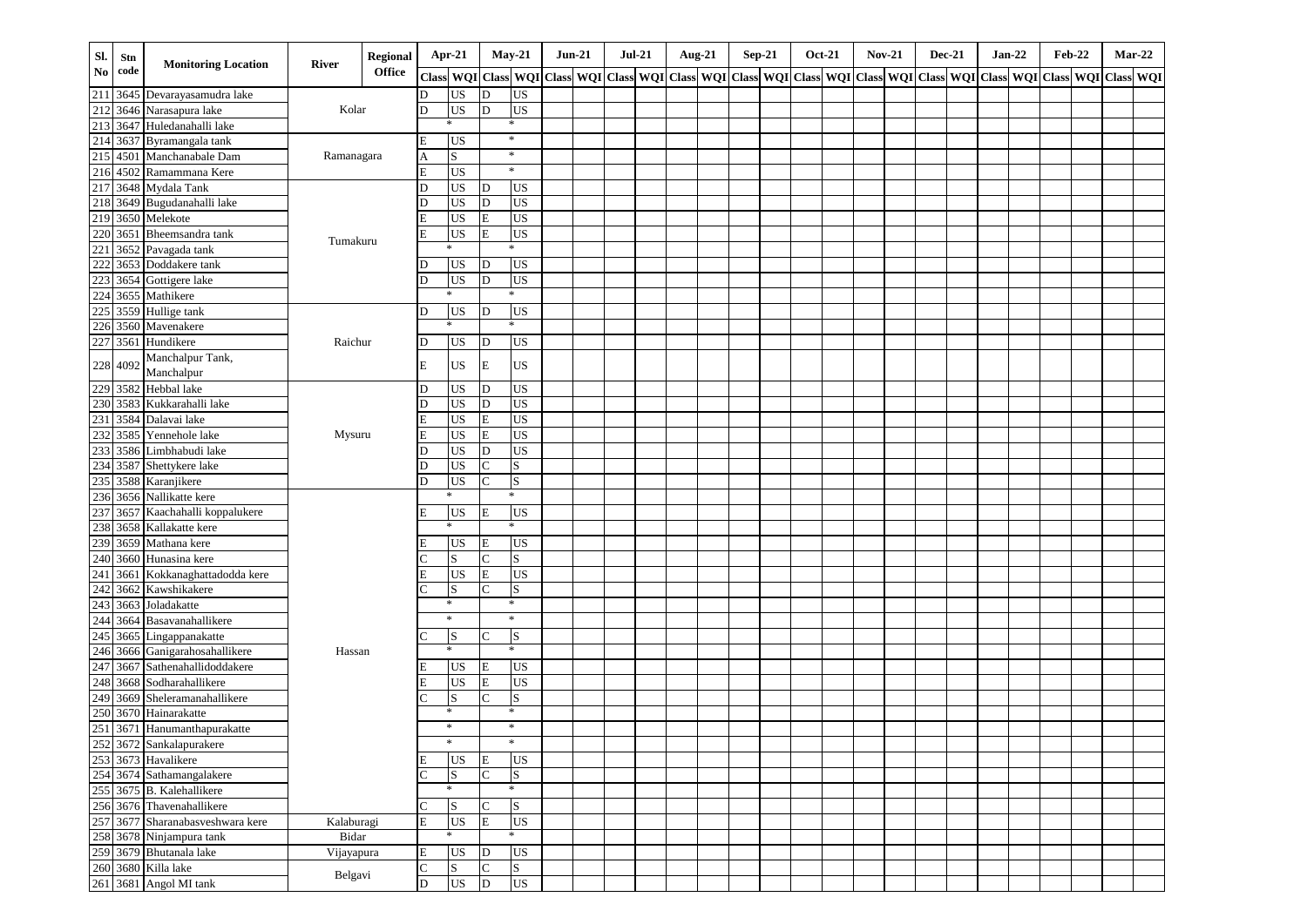| SI.  | Stn  | <b>Monitoring Location</b> | <b>River</b> | Regional      |    | $Apr-21$     |        | $Mav-21$  | $Jun-21$ | $Jul-21$ |  | Aug-21 | $Sep-21$ | <b>Oct-21</b> | $Nov-21$ |  | <b>Dec-21</b> | $Jan-22$ | $Feb-22$ | $Mar-22$                                                                                                                                                                                                                      |
|------|------|----------------------------|--------------|---------------|----|--------------|--------|-----------|----------|----------|--|--------|----------|---------------|----------|--|---------------|----------|----------|-------------------------------------------------------------------------------------------------------------------------------------------------------------------------------------------------------------------------------|
| No l | code |                            |              | <b>Office</b> |    |              |        |           |          |          |  |        |          |               |          |  |               |          |          | Class   WQI   Class   WQI   Class   WQI   Class   WQI   Class   WQI   Class   WQI   Class   WQI   Class   WQI   Class   WQI   Class   WQI   Class   WQI   Class   WQI   Class   WQI   Class   WQI   Class   WQI   Class   WQI |
|      |      | 262 3682 Kakati pond       | Belgavi      |               | E  | US.          | E      | <b>US</b> |          |          |  |        |          |               |          |  |               |          |          |                                                                                                                                                                                                                               |
|      |      | 263 3683 Herekere          | Dharwad      |               | ID | <b>US</b>    |        | <b>US</b> |          |          |  |        |          |               |          |  |               |          |          |                                                                                                                                                                                                                               |
|      |      | 264 3684 Kelegere          |              |               |    | <b>US</b>    |        | <b>US</b> |          |          |  |        |          |               |          |  |               |          |          |                                                                                                                                                                                                                               |
|      |      | 265 3685 Navalooru lake    |              |               |    | <b>US</b>    |        | US        |          |          |  |        |          |               |          |  |               |          |          |                                                                                                                                                                                                                               |
|      |      | 266 3686 Nirasagarakere    |              |               |    | S            | $\sim$ | ID.       |          |          |  |        |          |               |          |  |               |          |          |                                                                                                                                                                                                                               |
|      |      | 267 3687 Nuggikere         | Dharwad      |               | ID | <b>US</b>    |        | <b>US</b> |          |          |  |        |          |               |          |  |               |          |          |                                                                                                                                                                                                                               |
|      |      | 268 3688 Sadanakere        |              |               |    | US           |        | US        |          |          |  |        |          |               |          |  |               |          |          |                                                                                                                                                                                                                               |
|      |      | 269 3689 Someshwarakere    |              |               |    | <b>US</b>    |        | <b>US</b> |          |          |  |        |          |               |          |  |               |          |          |                                                                                                                                                                                                                               |
|      |      | 270 3690 Unakalkere        |              |               |    | <b>US</b>    |        | US        |          |          |  |        |          |               |          |  |               |          |          |                                                                                                                                                                                                                               |
| 271  |      | 1 3691 Vimanabhuthikere    |              |               |    | S            | B      |           |          |          |  |        |          |               |          |  |               |          |          |                                                                                                                                                                                                                               |
|      |      | 272 3692 Kunduvadakere     |              |               |    | <b>sk</b>    |        | $\ast$    |          |          |  |        |          |               |          |  |               |          |          |                                                                                                                                                                                                                               |
|      |      | 273 3693 Bhathikere        |              |               | ID | <b>US</b>    |        | <b>US</b> |          |          |  |        |          |               |          |  |               |          |          |                                                                                                                                                                                                                               |
|      |      | 274 3694 Shanthisagarkere  | Davangere    |               |    | S            | B      | S         |          |          |  |        |          |               |          |  |               |          |          |                                                                                                                                                                                                                               |
|      |      | 275 3695 Kondajjikere      |              |               |    | <sup>S</sup> | IВ     | ıэ        |          |          |  |        |          |               |          |  |               |          |          |                                                                                                                                                                                                                               |
|      |      | 276 3696 Aianakere         |              |               |    |              |        | ÷         |          |          |  |        |          |               |          |  |               |          |          |                                                                                                                                                                                                                               |
|      |      | 277 3697 Mattadakere       | Chitradurga  |               | ID | <b>US</b>    |        | <b>US</b> |          |          |  |        |          |               |          |  |               |          |          |                                                                                                                                                                                                                               |
|      |      | 278 3565 Pilikula tank     | Mangaluru    |               | ID | US           |        | US        |          |          |  |        |          |               |          |  |               |          |          |                                                                                                                                                                                                                               |

 **Note:** \* — No Water in the River/ Reservior/ Lake/Tank/Samples were not Collected.

NI-Newly Identified during April-2019

Class "A" – Drinking water source without conventional treatment but after disinfection.

Class "B" – Out door bathing (organized)

Class "C" – Drinking Water Source with conventional treatment followed by disinfection.

Class "D" – Propagation of wild life, fisheries

Class "E" – Irrigation, Industrial cooling, Controlled Waste disposal

**WQI = Water Quality Index, S means Satisfactory, US means Unsatisfactory**

WQI - Water Quality Index : ( $DO \geq 4$  mg/L BOD  $\leq 3$  mg/L FC  $\leq$  2500 MPN/100 ml & TC $\leq$  5000 MPN/100 ml).

Chief Scientific Officer(I/C)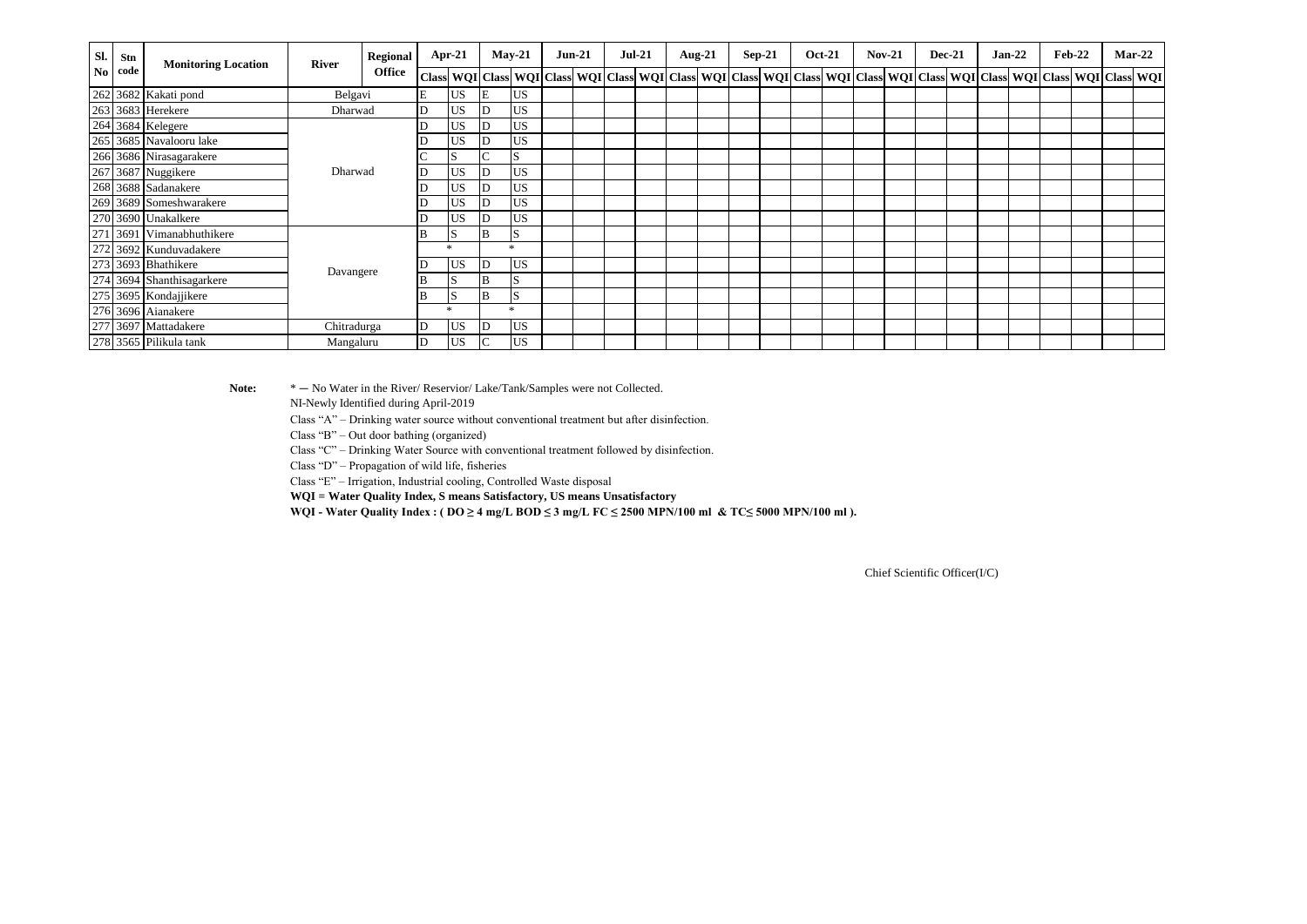| $\vert$ Sl. $\vert$ | Stn                     | Monitoring Location | River | Regional | Apr-2. | $Mav-21$                                                                                                                                | Jun-2 | $\mathbf{1}$<br>Jul-21 | --<br>Aug-21 | $Sep-2$ | $Oct-2$ | $\sqrt{N}$ | Dec-2<br>$^{\sim}$ | $\sim$<br>Jan-22 | $Feb-22$ | $Mar-2.$        |
|---------------------|-------------------------|---------------------|-------|----------|--------|-----------------------------------------------------------------------------------------------------------------------------------------|-------|------------------------|--------------|---------|---------|------------|--------------------|------------------|----------|-----------------|
|                     | $\vert$ No $\vert$ code |                     |       | Office   |        | Class  WOI   Class  WOI   Class  WOI   Class  WOI   Class  WOI   Class  WOI   Class  WOI   Class  WOI   Class  WOI   Class  WOI   Class |       |                        |              |         |         |            |                    |                  |          | s WOI Class WOI |